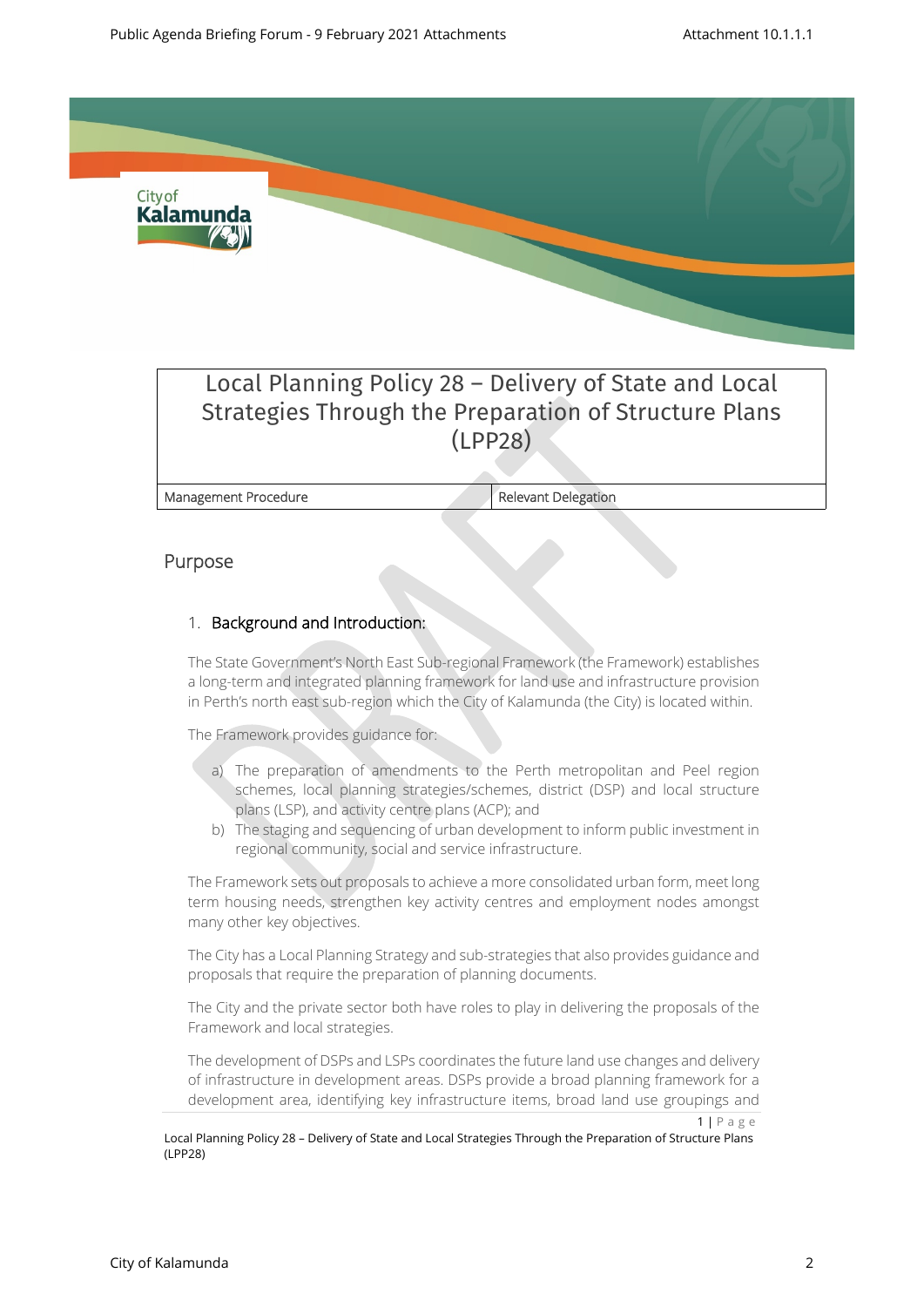

establishes the key development principles and objectives of the area. LSPs may be guided by DSPs and are more detailed plans that define the specific land use identifications of the area, public open space network and infrastructure requirements as well as other matters. LSPs are usually prepared by the private sector and are a precursor to the physical subdivision and development process. LSPs are generally prepared closer to implementation to ensure currency and a direct link between planning and delivery.

Land development is not a core function of the City and LSPs require an understanding of the implementation of the area through to land development to assist with detailed infrastructure delivery including:

- 1. Sewer;
- 2. Reticulated Water
- 3. Electricity
- 4. Gas
- 5. Roads
- 6. Public Open Space
- 7. Community Facilities
- 8. Schools

The City has, historically, prepared a number of structure plans in areas of fragmented landownership. These structure plans were prepared having regard for the circumstances of the respective areas including external influencing factors such as key State Government infrastructure projects including Gateway WA, the Airport Railway Line and the nature of fragmented landownership within the areas. The City has, in the past and in certain areas, recognised the benefits of initiating structure planning within the City. The benefits include but are not limited to; balancing a fair and equitable plan for all affected landowners consistent with State Planning Policies, investing early in establishing a planning framework that might otherwise not have begun due to fragmented land parcels and the opportunity to guide a planning framework that is fitting with the City and community's vision. Notwithstanding this Policy, the City and Council will continue to assess its role in the preparation of structure plans on a case-by-case basis.

#### 2. **Application of the Policy:**

The Policy will guide Council, the City's officers and external stakeholders identifying the City's responsibilities for the preparation of structure plans in order to achieve the implementation of the Framework and the information required to be submitted with a planning proposal.

#### 3. **Statutory Requirements:**

This Policy has been prepared under and in accordance with Schedule 2 of the Planning and Development (Local Planning Scheme) Regulations 2015 (the Regulations).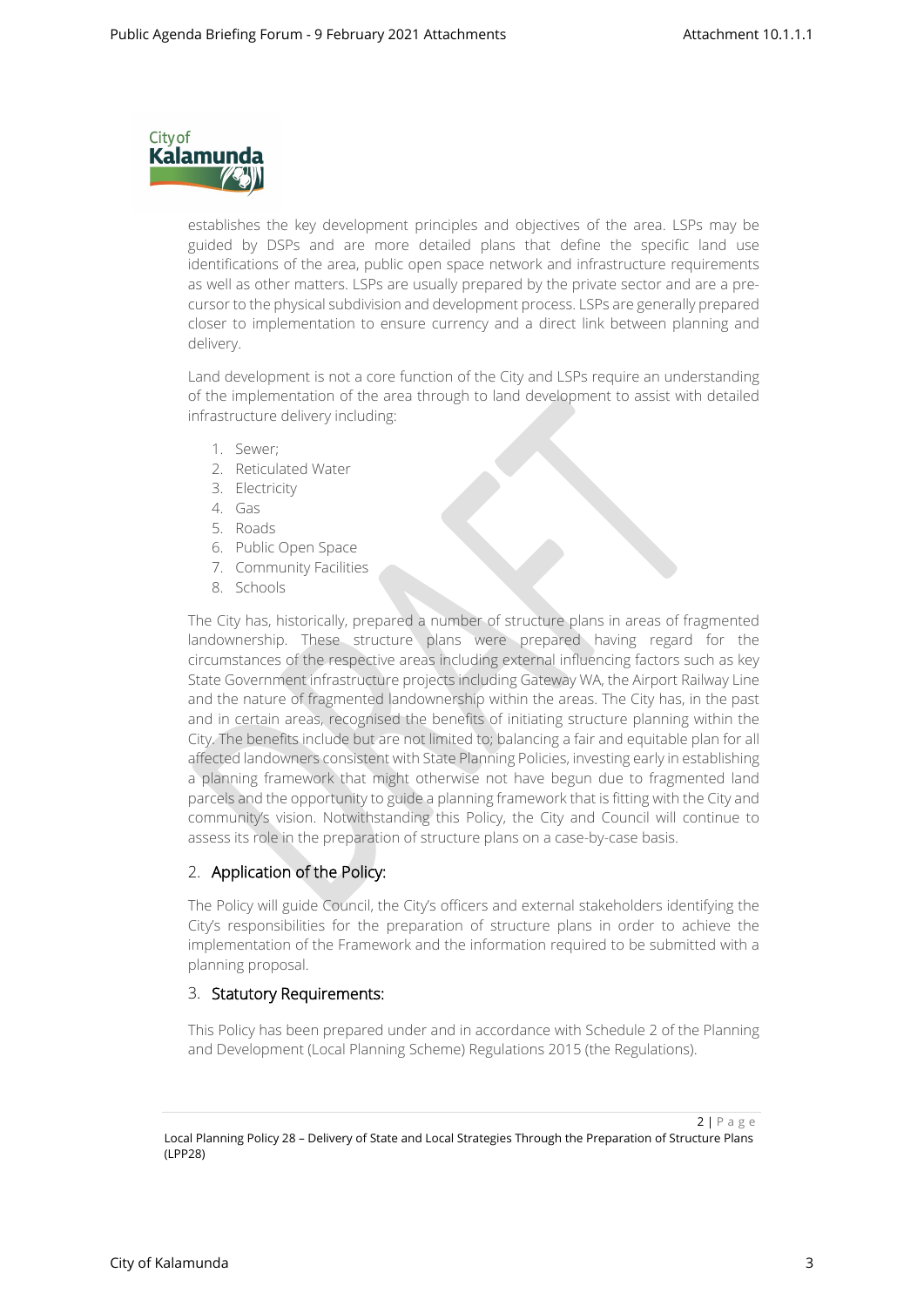

#### **a) Relationship to Local Planning Scheme No.3:**

This Policy is a local planning policy prepared and adopted pursuant to Part 2 of the Scheme.

If there is a conflict between this Policy and the Scheme, then the Scheme shall prevail.

## 4. **Policy Objectives:**

The primary objectives of this Policy are to:

- a) Guide the City's implementation of the State Government's North East Subregional Framework and the City's Planning Strategies.
- b) Determine the City's responsibilities for the preparation of District Structure Plans, Local Structure Plans, Activity Centre Plans and Precinct Plans.
- c) Provide the community, stakeholders and businesses with a clear understanding of the City's responsibilities for the future planning of the City's diverse suburbs, districts, activity centres and neighbourhoods.
- d) Provide guidance on the information required to be submitted as part of a planning proposal.

## **Policy Statement:**

#### 1. **District Structure Plans**

The City may be responsible for the preparation of DSPs subject to:

- a) The location of the DSP area being identified within a City Strategy or the Framework.
- b) Preliminary community engagement indicating that there is general consensus on the vision for the area and need for the City to progress a DSP.
- c) A Council decision is made to support the preparation of the DSP.
- d) There is sufficient budget made available for the preparation of the DSP.
- e) The cost of the preparation of the DSP and associated technical studies may be recouped through a future development contribution plan or other acceptable recuperation method.

Information required and tasks to be completed at the DSP stage is provided in Appendix 1 – Schedule of Planning Requirements.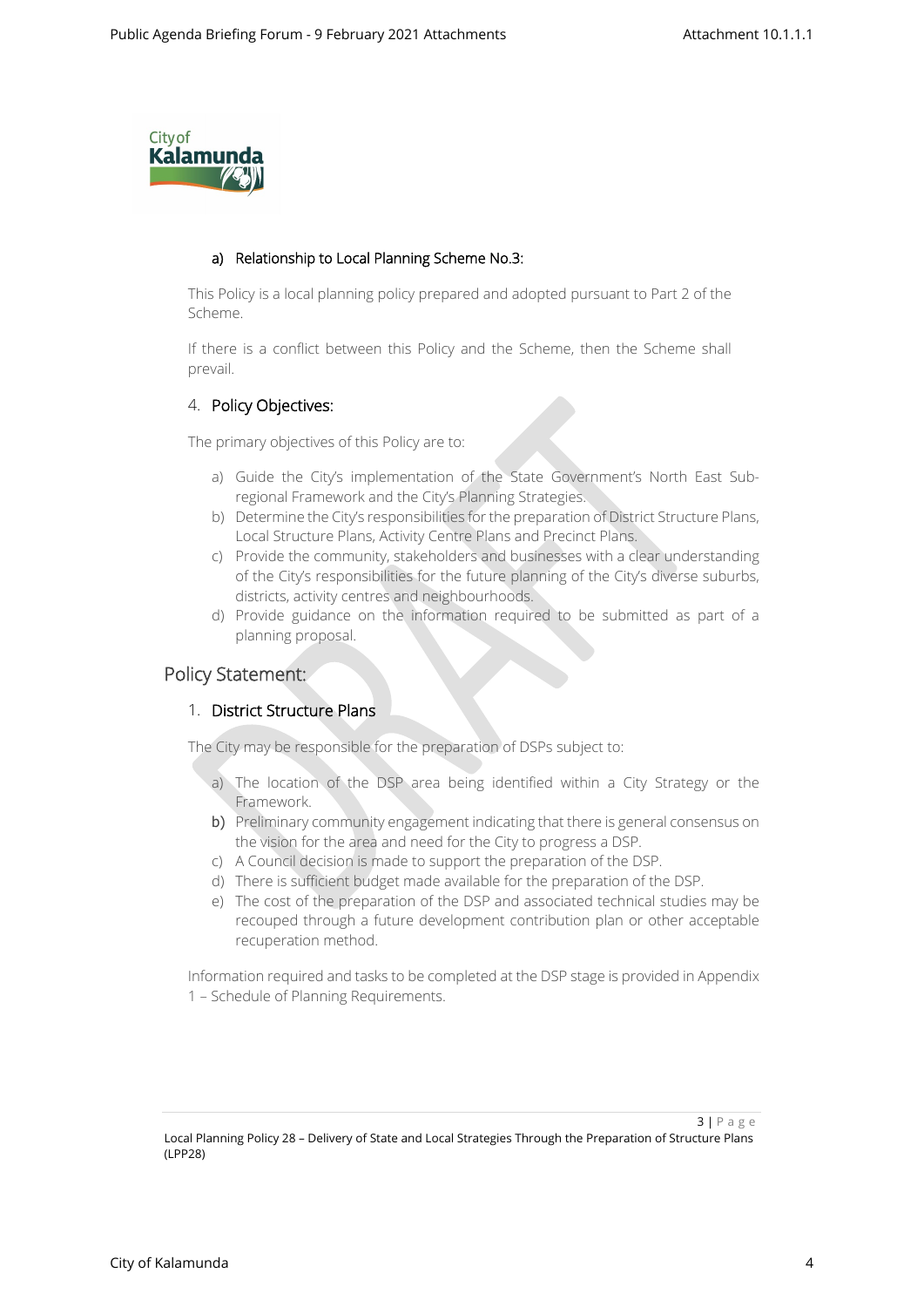

## 2. **Local Structure Plans**

The City will, generally, not be responsible for the preparation of LSPs. The City's role in the preparation of LSPs is to be as a regulator rather than the proponent. That is, to assess LSPs submitted to the City by applicants.

LSPs are, generally, to be prepared by the private sector and are a pre-cursor to development. The City will only prepare LSPs in exceptional circumstances where they are endorsed by Council, or where the City owns freehold land within an identifed Structure Plan area.

Where there has been a DSP prepared, the LSP is to be consistent with the broad land uses, development principles, objectives and requirements set out by the DSP. The City, during the assessment process, is to be responsible for ensuring that LSPs prepared are consistent with the broad land uses, development principles, objectives and requirements set out by a DSP. Where a DSP has not been prepared, the City is to ensure any LSP is consistent with any strategic planning the City has undertaken and measures are put in place to achieve the following:

- a) Environmental values are appropriately protected;
- b) Public Open Space requirements are met (where relevant);
- c) Community facilities are identified where appropriate to cater for the community's needs (where relevant);
- d) Commercial land is identified where appropriate to cater for the community's needs (where relevant); and
- e) The Movement Network can cater for any additional traffic and does not adversely affect the broader movement network.

Information required and tasks to be completed at the LSP stage are provided in Appendix 1 – Schedule of Planning Requirements.

#### 3. **Activity Centre Plans / Precinct Plans**

The City may prepare ACPs / Precinct Plans if the following criteria is met:

- a) The location of the ACP / Precinct Plan is either identified within a City Strategy, is a District Activity Centre under State Planning Policy or is appropriately identified within the Framework.
- b) A Council decision is made to support the preparation of the ACP / Precinct Plan.
- c) The City owns freehold land within an ACP / Precinct Plan area.
- d) There are sufficient budget funds made available for the preparation of the ACP / Precinct Plan.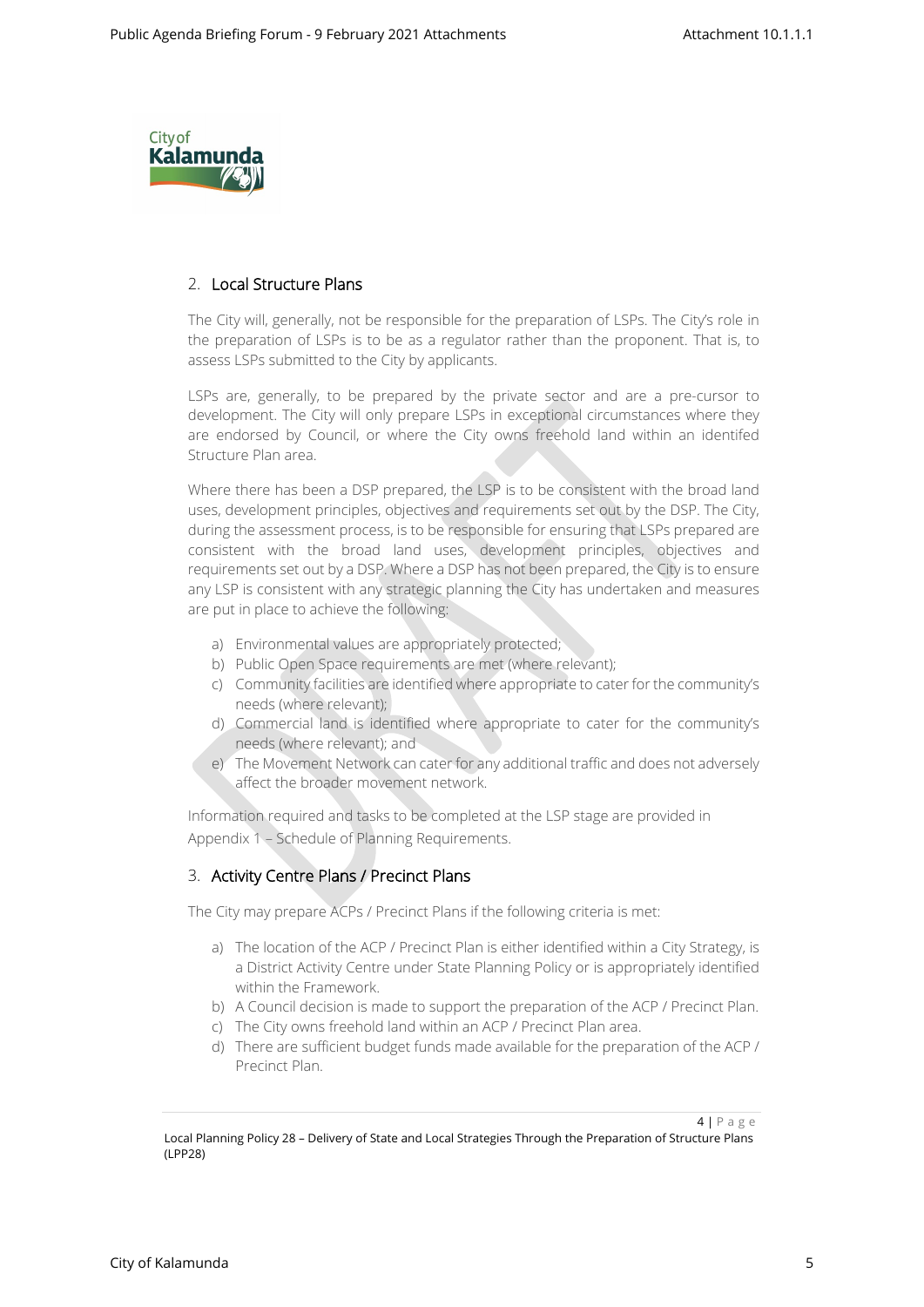

Information required and tasks to be completed at the ACP or Precinct Plan stage is provided in Appendix 1 – Schedule of Planning Requirements.

# **Matters to be considered**

#### 1. **This policy to be given due consideration**

The following matters will be given consideration in the application of this policy:

- a) The North East Sub-regional Framework
- b) The WAPC's Structure Plan Framework
- c) Planning and Development (Local Planning Schemes) Regulations 2015 Schedule 2 – Deemed Provisions for local planning schemes, Part 4 – Structure Plans
- d) Any draft or adopted strategic or statutory plans of the City.

## **Definitions**

**Activity Centre Plan (ACP)** – An ACP guides the types of land uses and the overall development (including built form) that is intended to occur within the activity centre. It can detail land use and infrastructure requirements as well as environmental assets, residential density, built form, infrastructure and access arrangements.

**District Structure Plan (DSP)** – DSPs provide a strategic framework for the planning, assessment, coordination and implementation of future subdivision and zoning of an area of land within a broad district sized area which features a broad level of detail and establishes the key development principles of that area.

**Local Structure Plan (LSP)** – A plan for the coordination of future subdivision and zoning of an area of land within a more defined area than a district structure plan and deals with residential density, subdivision, and the coordination of infrastructure on a neighbourhood or smaller scale.

**Precinct Plan** - A plan to guide the design, assessment and control of subdivision, land use and development in a precinct.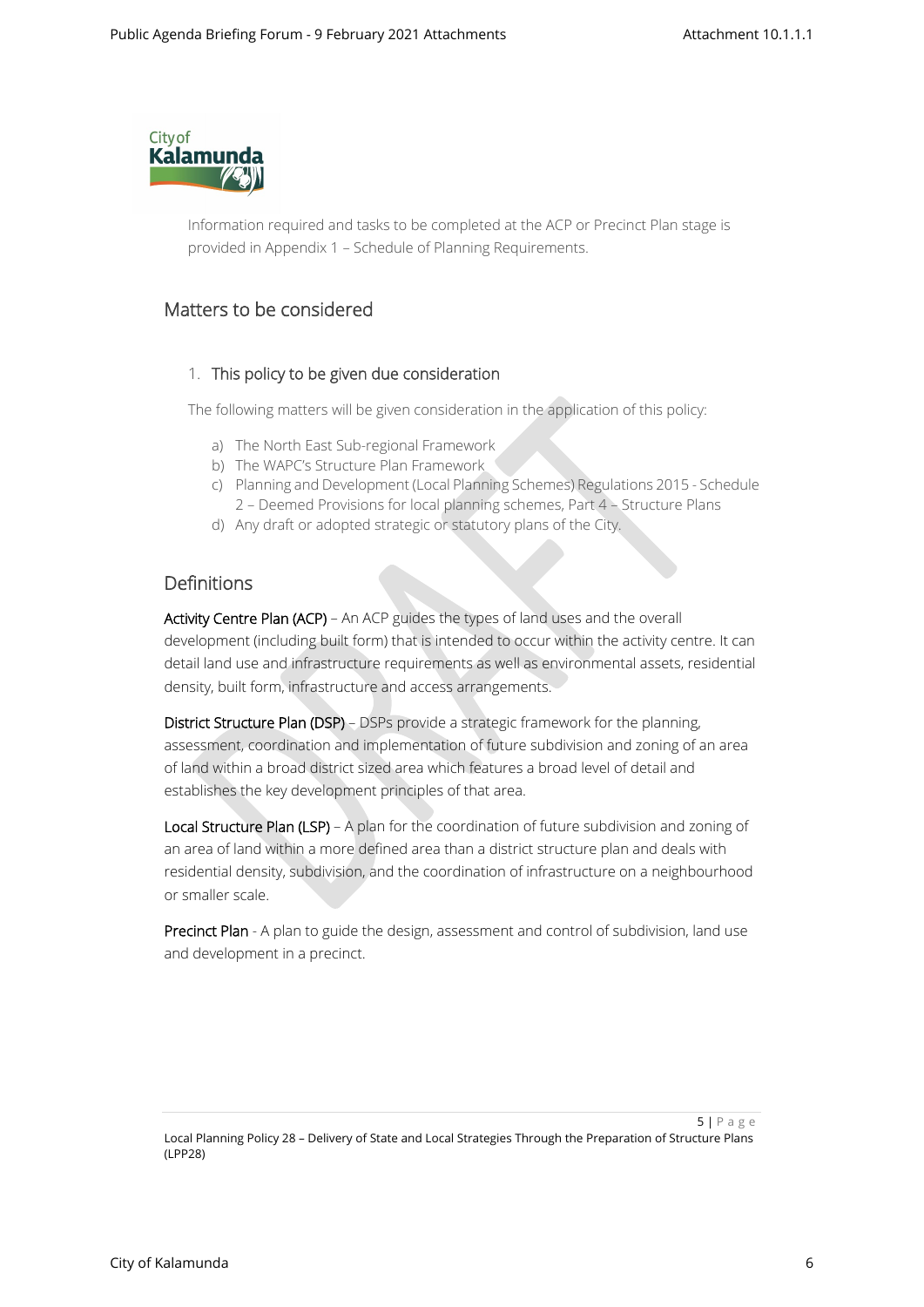

| Legislation      | Local Planning Scheme No. 3 |
|------------------|-----------------------------|
| Adopted          |                             |
| Reviewed         |                             |
| Next Review Date |                             |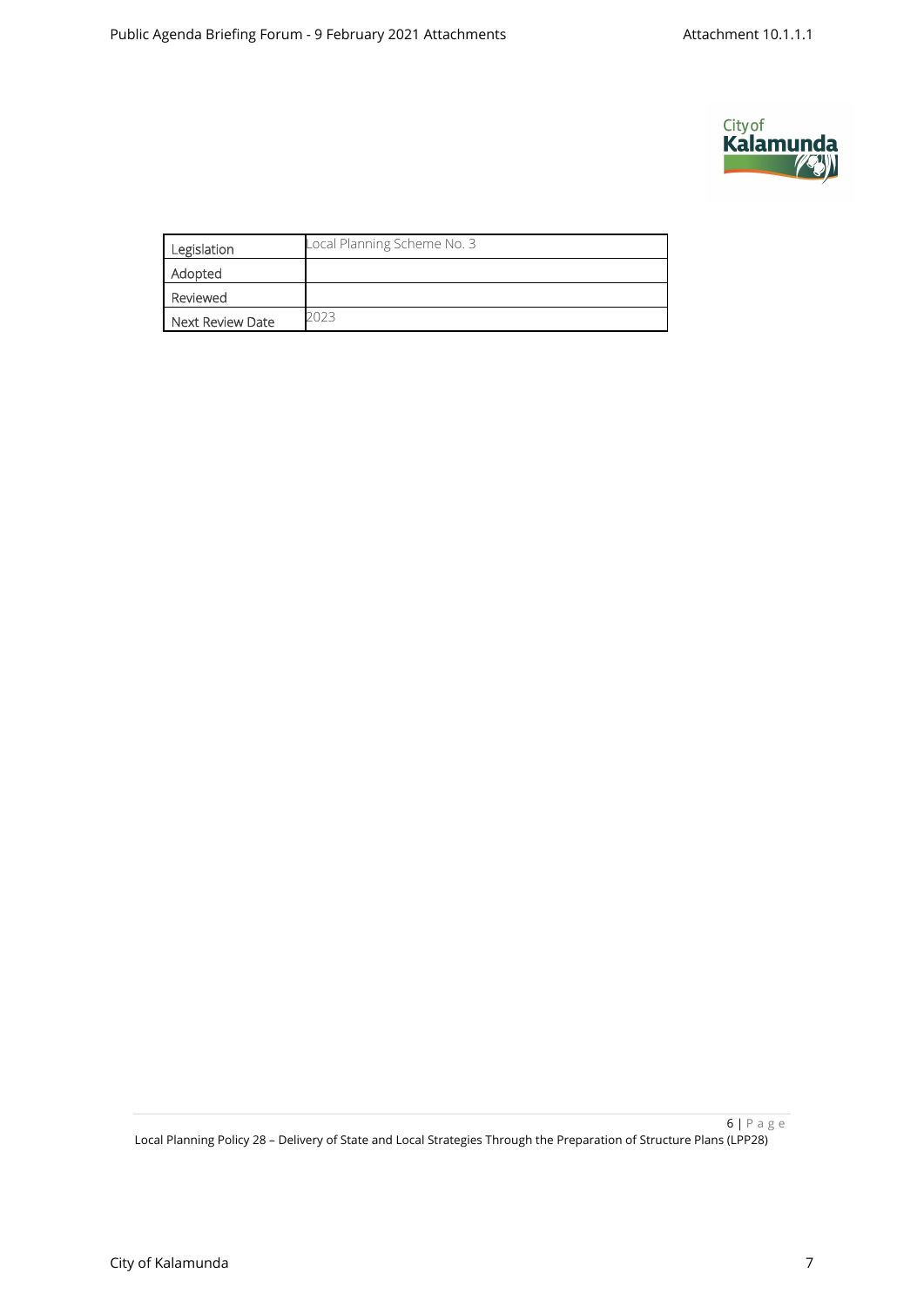7 | P a g e

Local Planning Policy 28 – Delivery of State and Local Strategies Through the Preparation of Structure Plans (LPP28)

# **Appendix 1 – Schedule of Planning Requirements**

| Information Required / Tasks To Be<br>Completed | MRS Amendment<br>(1)      | District Structure Plan (1) | Local Planning Scheme<br>Amendment (2) | Local Structure Plan (2) /<br>Activity Centre Plan (3) | Local Development Plans<br>/ Precinct Plans / Activity<br>Centre Plan (3) | Subdivision /<br>Development |  |  |  |
|-------------------------------------------------|---------------------------|-----------------------------|----------------------------------------|--------------------------------------------------------|---------------------------------------------------------------------------|------------------------------|--|--|--|
|                                                 | <b>Structure Planning</b> |                             |                                        |                                                        |                                                                           |                              |  |  |  |
| District Structure Plan (DSP)                   | $\star$                   |                             |                                        |                                                        |                                                                           |                              |  |  |  |
| Local Structure Plan (LSP)                      |                           |                             | $\star$                                |                                                        |                                                                           |                              |  |  |  |
|                                                 |                           |                             |                                        |                                                        |                                                                           |                              |  |  |  |
|                                                 |                           |                             |                                        | Infrastructure Contributions                           |                                                                           |                              |  |  |  |
| Yields Analysis (Depending on context           |                           | $\star$                     |                                        | $\star$                                                |                                                                           |                              |  |  |  |
| - population, dwellings, market)                |                           |                             |                                        |                                                        |                                                                           |                              |  |  |  |
| Land and Infrastructure Needs                   |                           | $\star$                     |                                        | $\star$                                                |                                                                           |                              |  |  |  |
| Assessment                                      |                           |                             |                                        |                                                        |                                                                           |                              |  |  |  |
| Development Contribution Plan (DCP)             |                           | $\star$                     | $\star$                                | $\star$                                                |                                                                           |                              |  |  |  |
|                                                 | Engineering and Servicing |                             |                                        |                                                        |                                                                           |                              |  |  |  |
| Infrastructure and Servicing Strategy           |                           |                             | $\star$                                | $\star$                                                |                                                                           |                              |  |  |  |
| Transport Impact Assessment (TIA) (4)           | $\star$                   | $\star$                     | $\star$                                | $\star$                                                | $^\star$                                                                  | $\star$                      |  |  |  |
| Geotechnical Investigations                     | $\star$                   | $\star$                     |                                        | $\star$                                                |                                                                           | $\star$                      |  |  |  |
| Parking Plan                                    |                           |                             |                                        |                                                        | $\star$                                                                   | $\star$                      |  |  |  |
| Loading, Servicing and Delivery                 |                           |                             |                                        |                                                        |                                                                           | $\star$                      |  |  |  |
| Management Plan                                 |                           |                             |                                        |                                                        |                                                                           |                              |  |  |  |
|                                                 |                           |                             |                                        |                                                        |                                                                           |                              |  |  |  |
|                                                 |                           |                             |                                        | Water Management                                       |                                                                           |                              |  |  |  |
| District Water Management Strategy<br>(DWMS)    | $\star$                   | $\star$                     |                                        |                                                        |                                                                           |                              |  |  |  |
| Local Water Management Strategy<br>(LWMS)       |                           |                             | $\star$                                | $\star$                                                |                                                                           |                              |  |  |  |
| Groundwater Monitoring                          | $\star$                   | $\star$                     |                                        |                                                        |                                                                           |                              |  |  |  |
| Surface Water Monitoring                        | $\star$                   | $\star$                     |                                        |                                                        |                                                                           |                              |  |  |  |
| Stormwater Management Plan                      |                           |                             |                                        |                                                        | $\star$                                                                   | $\star$                      |  |  |  |
| Urban Water Management Plan                     |                           |                             |                                        |                                                        | $\star$                                                                   | $\star$                      |  |  |  |
|                                                 |                           |                             |                                        |                                                        |                                                                           |                              |  |  |  |
|                                                 | Environment               |                             |                                        |                                                        |                                                                           |                              |  |  |  |
| Environmental Assessment Report                 | $\star$                   | $\star$                     |                                        |                                                        |                                                                           |                              |  |  |  |
| Flora and Vegetation Survey                     | $\star$                   | $\star$                     |                                        |                                                        |                                                                           | $\star$                      |  |  |  |
| Fauna Survey                                    | $\star$                   | $\star$                     |                                        |                                                        |                                                                           | $\star$                      |  |  |  |
| Acid Sulphate Soils Investigations (5)          |                           |                             |                                        | $\star$                                                |                                                                           |                              |  |  |  |
| Landscaping Strategy                            |                           |                             |                                        | $\star$                                                |                                                                           |                              |  |  |  |
| Landscaping Plan                                |                           |                             |                                        |                                                        | $\star$                                                                   | $\star$                      |  |  |  |
| Public Open Space Plan (6)                      |                           |                             |                                        |                                                        | $\star$                                                                   | $\star$                      |  |  |  |
| Environmental Management Plan /                 |                           |                             | $\star$                                | $\star$                                                |                                                                           |                              |  |  |  |
| Strategy                                        |                           |                             |                                        |                                                        |                                                                           |                              |  |  |  |
| Noise Assessment (5)                            |                           |                             |                                        | $\star$                                                |                                                                           |                              |  |  |  |
| Contaminated Site Investigation (5)             |                           |                             |                                        | $\star$                                                |                                                                           |                              |  |  |  |